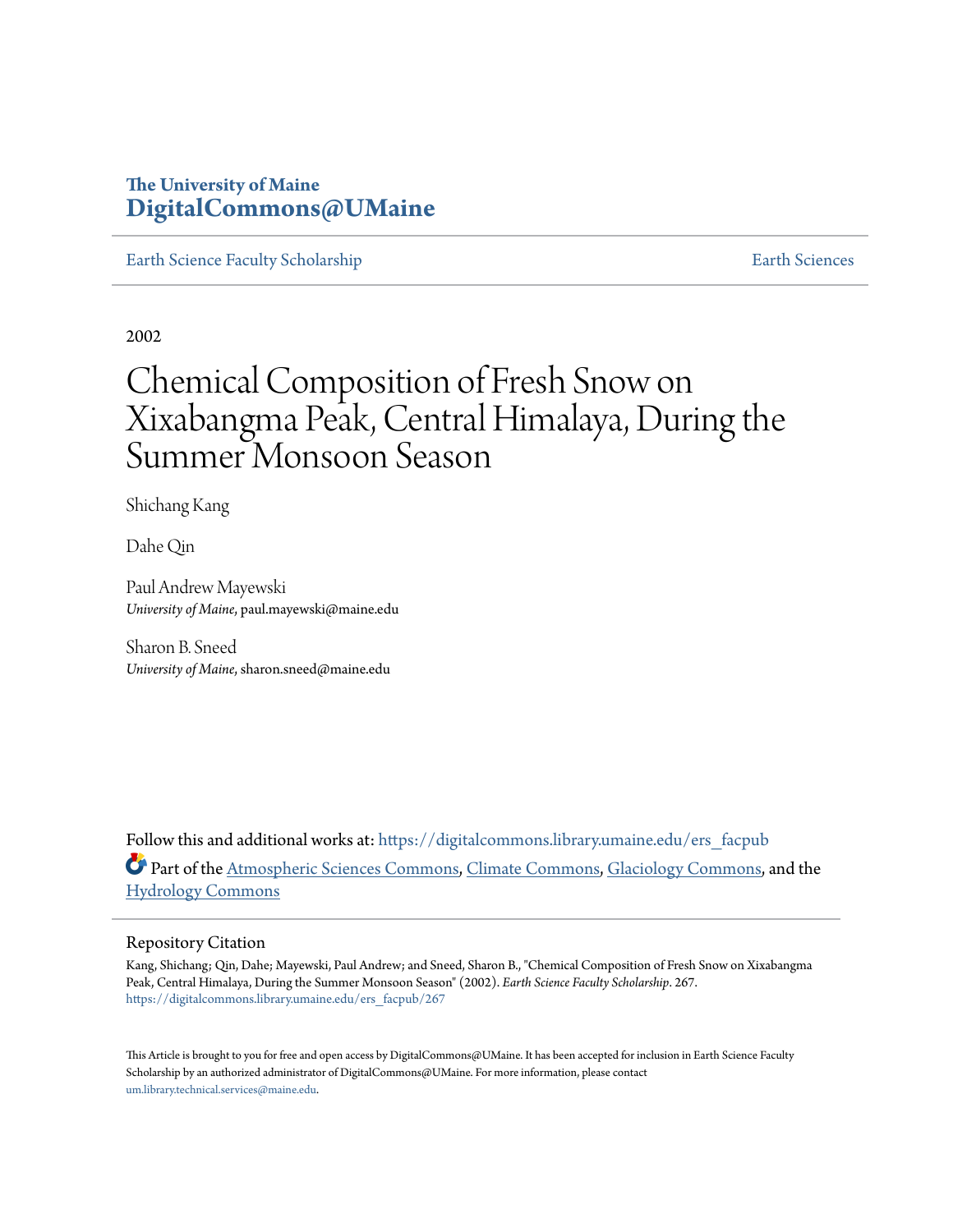## Correspondence

The Editor, Journal of Glaciology

SIR.

### Chemical composition of fresh snow on Xixabangma peak, central Himalaya, during the summer monsoon season

The physical and chemical analyses of ice cores recovered from glaciers in the Himalaya provide some of the best records of past climate change in the region (e.g. Qin and others, 2000; Thompson and others, 2000; Kang and others, 2001, 2002). In order to better understand the climatic and environmental records preserved in snow and ice, studies have investigated the precipitation chemistry in the high Himalaya, notably that of the northern slopes of the central Himalaya (Mayewski and others, 1986; Jenkins and others, 1987) and the southern slopes of the central Himalaya (Shrestha and others, 1997; Marinoni and others, 2001). Short-term aerosol/fresh-snow chemistry sampling during monsoon and post-monsoon seasons has shown low pollutant concentrations, suggesting these Himalayan sites are representative of the remote troposphere (Wake and others, 1994; Shrestha and others, 1997; Marinoni and others, 2001). Here we present chemistry data of fresh snow sampled from the northern slope of Xixabangma peak (28°33'N, 85°44'E), central Himalaya, during the 1997 summer. The main purpose is to expand the fresh-snow chemistry database for the high mountain regions in the Himalaya.

During August and September 1997, fresh-snow samples

were collected within 12 hours of deposition at two camps  $(5400 \text{ and } 5800 \text{ m a.s.}!)$  and along the climbing route  $(5400 -$ 7000 m a.s.l.) in the Dasuopu glacier region on the northern slope of Xixabangma peak. Methods of sampling were the same as those used by Mayewski and others (1986) and Wake and others (1994). Care was taken during sample collection and transfer to avoid contamination (Kang and others, 2000). Oxygen isotope, pH and conductivity analysis were performed using a Finnigan MAT-252 spectrometer (accuracy of 0.5‰), pH meter (model PHS-2) and conductivity meter (model DDS-11A), respectively, at the Laboratory of Ice Core and Cold Regions Environment, Chinese Academy of Sciences (CAS). Ion concentrations were measured at the Climate Change Research Center, University of New Hampshire, U.S.A., using a Dionex ion chromatograph model 2010.

The mean, maximum and minimum values of ion concentrations are shown in Table 1. The mean  $Na^+/Cl^-$  ratio of 0.85 in snow is close to that of 0.86 found in sea water, suggesting that  $Cl<sup>-</sup>$  and Na<sup>+</sup> mainly come from sea salt during the summer monsoon season. From Table 1, the ion balance  $\Delta C$  (sum of cations – sum of anions) equals 3.55  $\mu$ eq L<sup>-1</sup>, indicating that there is an excess of cations. Studies from the Tien Shan and Qomolangma (Mount Everest; about 100 km away from Xixabangma) suggest that the  $\Delta C$  term is made up primarily of  $CO_3^2$ <sup>-1</sup>/HCO<sub>3</sub><sup>-</sup> (Williams and others, 1992; Wake and others, 1994). Generally the excess  $\Delta C$  may indicate that the atmosphere in this region is alkaline as has been noted previously (Galloway and others, 1987; Wake and others, 1994).

Chemistry data from fresh-snow samples collected in

Table 1. Chemical composition of fresh snow from Xixabangma during the summer monsoon season

|                  | $Na+$<br>$\mu$ eq $L^{-1}$ | $K^+$<br>$\mu$ eq $L^{-1}$ | $C\!U$<br>$\mu$ eq $L^{-1}$ | $NH_4$ <sup>+</sup><br>$\mu$ eq $L^{-1}$ | $Mg^{2+}$<br>$\mu$ eq $L^{-1}$ | $Ca^{2+}$<br>$\mu$ eq $L^{-1}$ | $NO_3^-$<br>$\mu$ eq $L^{-1}$ | $SO_4^2$<br>$\mu$ eq $L^{-1}$ | $\n  bH\n$<br>$\mu$ eq $L^{-1}$ | Conductivity<br>$\mu$ S cm <sup>-1</sup> | $\delta^{l\theta}O$<br>% |
|------------------|----------------------------|----------------------------|-----------------------------|------------------------------------------|--------------------------------|--------------------------------|-------------------------------|-------------------------------|---------------------------------|------------------------------------------|--------------------------|
| Minimum          | 0.08                       | 0.03                       | 0.24                        | 0.25                                     | 0.10                           | 0.60                           | 0.03                          | 0.13                          | 4.34                            | 1.21                                     | $-30.29$                 |
| Maximum          | 7.93                       | 2.50                       | 7.34                        | 27.96                                    | 2.17                           | 13.00                          | 5.99                          | 30.25                         | 7.13                            | 19.10                                    | $-9.53$                  |
| Mean             | 1.35                       | 0.40                       | 1.59                        | 3.02                                     | 0.33                           | 2.60                           | 1.53                          | 1.03                          | 5.96                            | 3.58                                     | $-18.35$                 |
| Std dev.         | 1.28                       | 0.46                       | 1.29                        | 3.49                                     | 0.27                           | 2.08                           | 1.17                          | 2.96                          | 0.54                            | 3.00                                     | 4.61                     |
| $\boldsymbol{N}$ | 102                        | 102                        | 102                         | 102                                      | 102                            | 102                            | 102                           | 102                           | 178                             | 178                                      | 94                       |

Table 2. Comparison of chemical composition of fresh snow from Xixabangma with those from other remote regions of the world

| <b>Site</b>                    | Date                | Altitude      | $C\Gamma$ |      | $NO_3^{\,-}$ $SO_4^{\,2-}$ | $Na+$ | $\overline{MH_{4}}^{+}$ | $K^+$ | $Mg^{2+}$ | $Ca_2^+$                                                                                                                          | N              | Source        |
|--------------------------------|---------------------|---------------|-----------|------|----------------------------|-------|-------------------------|-------|-----------|-----------------------------------------------------------------------------------------------------------------------------------|----------------|---------------|
|                                |                     | m a.s.l.      |           |      |                            |       |                         |       |           | $\mu$ eq $L^{-1} \mu$ eq $L^{-1} \mu$ eq $L^{-1} \mu$ eq $L^{-1} \mu$ eq $L^{-1} \mu$ eq $L^{-1} \mu$ eq $L^{-1} \mu$ eq $L^{-1}$ |                |               |
| Himalaya                       |                     |               |           |      |                            |       |                         |       |           |                                                                                                                                   |                |               |
| Dasuopu glacier                | Aug.-Sept. 1997     | 5400-7000     | 1.6       | 1.5  | 1.0                        | 1.4   | 3.0                     | 0.4   | 0.3       | 2.6                                                                                                                               |                | 102 This work |
| Southern slope of Qomolangma   | Sept.-Oct. 1998     | $5050 - 6050$ | 2.4       | 1.0  | 0.7                        | 2.2   | 1.5                     | 1.6   | 0.4       | 1.9                                                                                                                               | $17 \text{ A}$ |               |
| Northern slope of Xixabangma   | <b>May 1984</b>     | 6300          | 5.3       | 6.3  | 7.7                        | 5.2   |                         |       |           |                                                                                                                                   | 6              | B             |
| Northern slope of Qomolangma   | Apr.-May 1986       | 5600-7100     | 4.0       | 4.0  | 5.8                        | 3.6   |                         |       |           | 38.0                                                                                                                              | 96 C           |               |
| Qinghai-Tibetan Plateau        |                     |               |           |      |                            |       |                         |       |           |                                                                                                                                   |                |               |
| Wudaoliang station             | Aug. 1989           | 4612          | 32.2      | 17.3 | 38.0                       | 28.2  | 30.7                    | 6.7   |           |                                                                                                                                   | 8              | D             |
| Glacier No. 29 (Qilian Shan)   | Aug. 1994           | 3540          | 4.0       | 3.6  | 6.6                        | 2.6   |                         | 1.1   | 206.4     | 170.8                                                                                                                             | 4 E            |               |
| Other remote regions           |                     |               |           |      |                            |       |                         |       |           |                                                                                                                                   |                |               |
| Amsterdam Island, Indian Ocean | May 1980-Apr. 1981  | 180           | 406.0     | 2.7  | 52.2                       | 334.0 | 5.1                     | 7.2   | 72.8      | 15.5                                                                                                                              | 26 F           |               |
| Katherine, Australia           | Nov. 1980-Apr. 1981 | 108           | 20.6      | 5.9  | 8.3                        | 11.3  | 2.8                     | 1.2   | 3.6       | 5.7                                                                                                                               | 40 F           |               |

Notes: A, Marinoni and others (2001); B, Mayewski and others (1986); C, Jenkins and others (1987); D, Yang and others (1991); E, Ren (1997); F, Galloway and others (1982).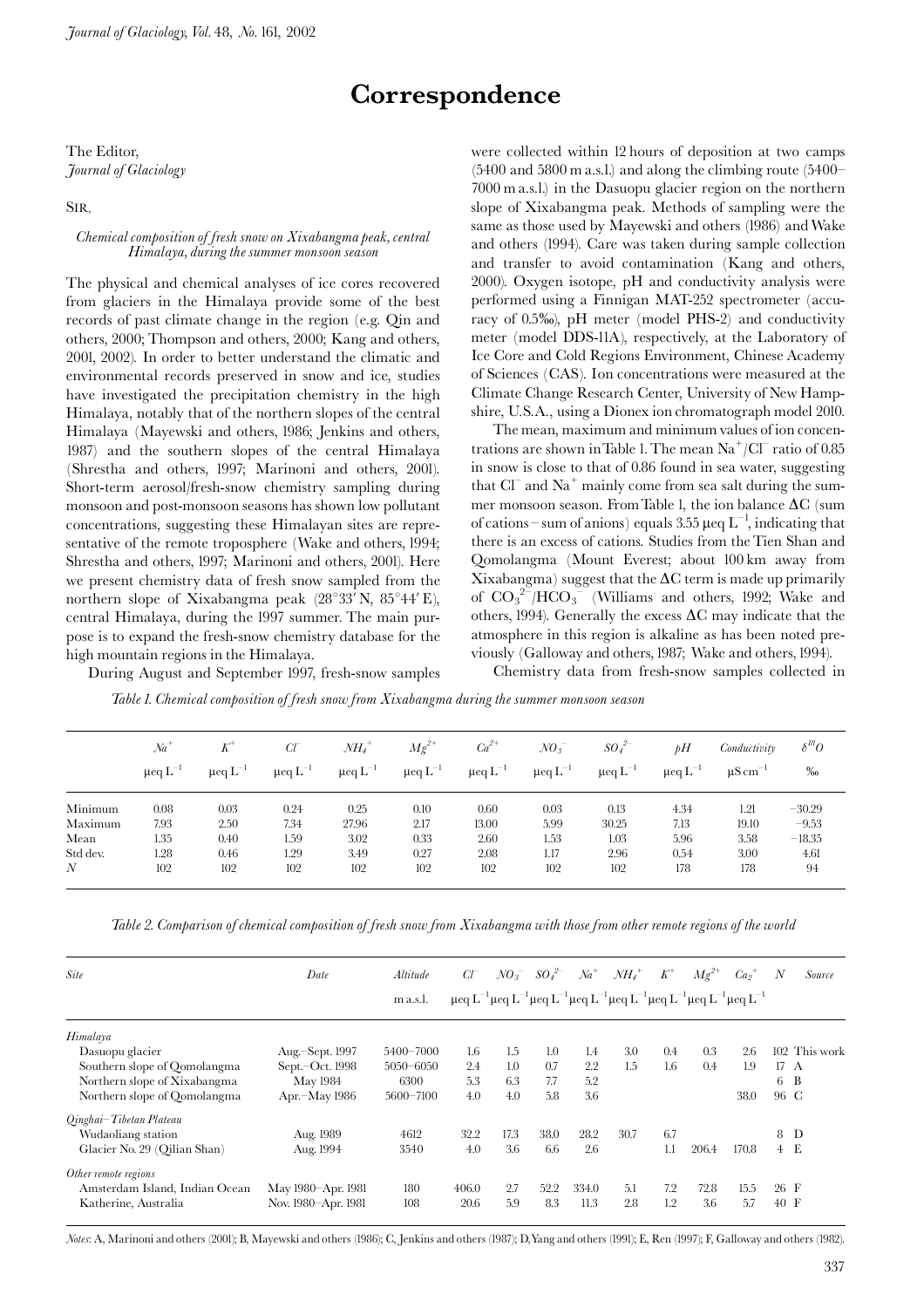

Fig. 1. Frequencies of pH (upper) and conductivities (lower) of fresh snow during the summer monsoon season from Xixabangma.

high-altitude regions in the Himalaya and other remote regions are presented in Table 2. Ion concentrations in summer fresh snow from our work are similar to those from the southern slopes of Qomolangma (Marinoni and others, 2001), indicating that the atmospheric environment is consistent on both slopes of the central Himalaya during the summer monsoon season. Ion concentrations (e.g.  $Ca^{2+}$ ,  $SO_4^2$ ) in fresh summer snow are lower than those in fresh spring snow from the same region. This observation is consistent with results from firn-core samples (Kang and others, 2000), suggesting snow chemistry over the central Himalaya is influenced by Asia dust storms during spring (Wake and others, 1994). Compared to other remote regions in the Qinghai-Tibetan Plateau (from the Himalaya to the north), ion concentrations in fresh snow are also much lower on Xixabangma. Higher ion concentrations in summer snow over the central and northern plateau may be related to the local arid conditions (more dust aerosols) (Yang and others, 1991). Na<sup>+</sup> and  $CI<sup>-</sup>$  concentrations in fresh snow on Xixabangma are two orders of magnitude lower than those of remote marine regions, such as Amsterdam Island in the Indian Ocean (Galloway and others, 1982), indicating that the depletion of sea-salt aerosol is very effective during the transport of marine air masses from the Indian Ocean to the Himalayan range. The mean  $NH_4^+$  concentration is similar to those from other remote regions, but  $SO_4^2$ ,  $NO<sub>3</sub><sup>-</sup>$  and crustal ion concentrations are lower than background values reported from other remote regions of the world (Galloway and others, 1982). This indicates that the Xixabangma region is minimally influenced by anthropogenic emissions during the summer monsoon season.

Conductivity of the snow ranged from 1.2 to 19.1  $\mu$ S cm<sup>-1</sup>. with a mean value of  $3.6 \mu S \text{ cm}^{-1}$  (Table 1; Fig. 1). The consistent chemistry of precipitation during the summer monsoon season is indicated by the narrow conductivity range  $(0.7 4.5 \mu S \text{ cm}^{-1}$  of 80% of our data and by the low variability (standard deviation of 3.0). Using data from remote regions



Fig. 2. The polynomial regression between  $pH$  and conductivity of fresh snow during the summer monsoon season from Xixabangma.

of the world, Galloway and others (1982) estimated that the low limit of the natural mean pH of precipitation is 5.0. The mean pH of 6.0 and very low frequency of pH  $<$  5.0 (Fig. 1) in our samples also suggest that the atmosphere around Xixabangma peak is minimally influenced by anthropogenic-acids emissions (sulfate, nitrate and others) during the summer monsoon season. The polynomial regression curve of pH vs conductivity shows a strong correlation between the two variables (Fig. 2). The minimum conductivity occurs when  $pH = 6.0$ , and the negative and positive correlation between the two parameters occurs when  $pH < 6.0$ and  $pH > 6.0$ , respectively. This indicates that the dominant chemical species of precipitation are changing between acid anions and crustal cations during the summer monsoon season in the Xixabangma peak region (Galloway and others, 1987). Specifically, acid anions are dominant when  $pH < 6.0$ , and crustal cations are dominant when  $pH > 6.0$ .

### **ACKNOWLEDGEMENTS**

This research is supported by the NKBRSF Project of China (G1999043400), the Great Project of CAS (KZCX-Y-05, KZCX2-305, 301, 308 and KZ951-A1-402, 204), and the National Nature Science Foundation of China (49871022). We thank members of the China-U.S.A. 1997 Dasuopu Ice Core Cooperative Expedition for assistance in the field, and S.I. Whitlow and Sun Weizheng for analyzing samples in the laboratory.

| Laboratory of Ice Core and          | <b>KANG SHIC</b> |
|-------------------------------------|------------------|
| Cold Regions Environment,           | OП               |
| Cold and Arid Regions Environmental |                  |
| and Engineering Research Institute, |                  |
| Chinese Academy of Sciences,        |                  |
| Lanzhou 730000, China               |                  |
|                                     |                  |

 $\displaystyle{^\ast}$  Institute for Quaternary and Climate Studies, University of Maine, Orono, Maine 04469-5790, U.S.A.  $\mathtt{CHANG}^*$ N DAHE

PAUL A. MAYEWSKI **SHARON B. SNEED**